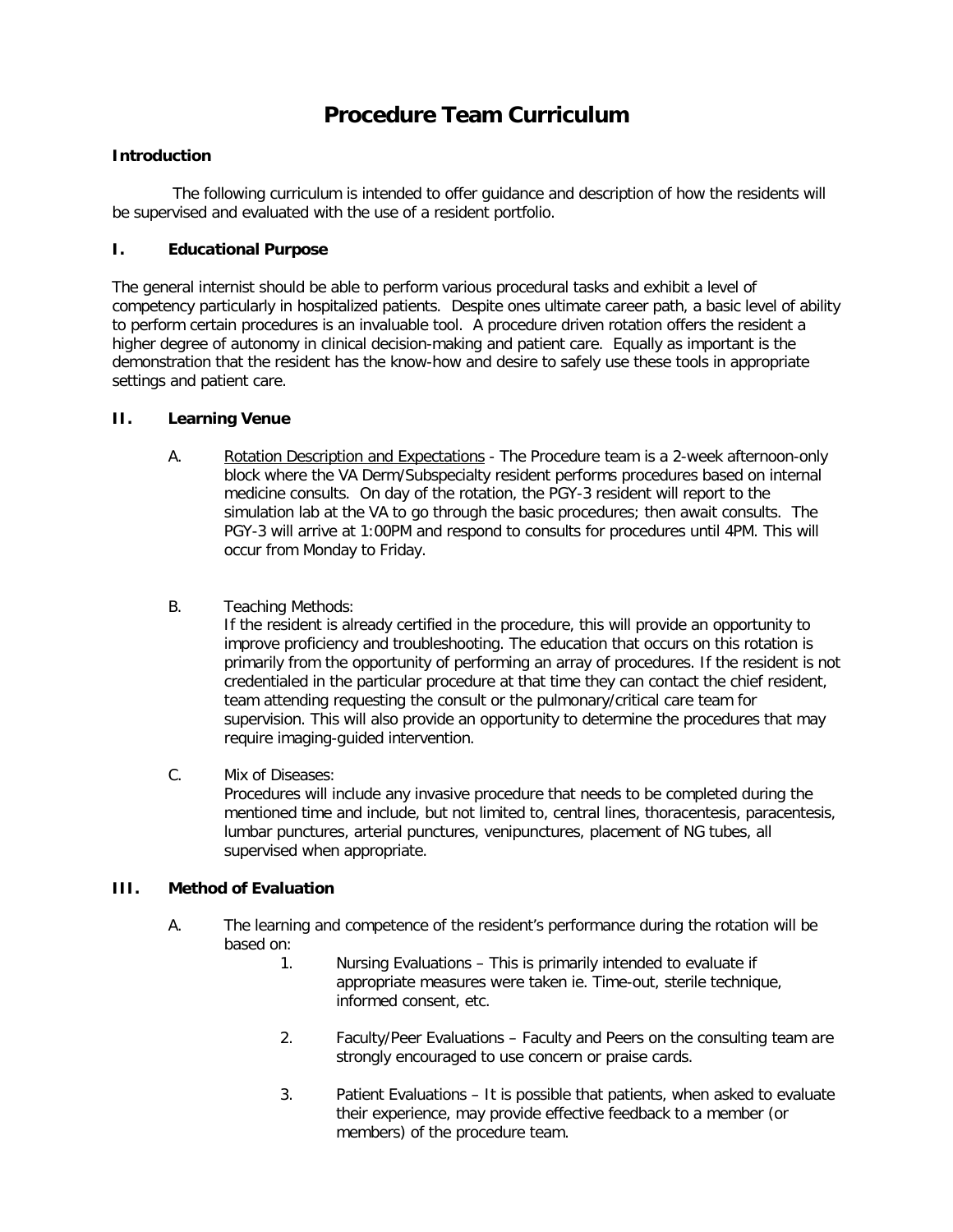Residents will be provided the **opportunity** to achieve knowledge and procedural competency in the following procedures if the resident identifies that the procedure is relevant to future practice:

- 1. Arterial line insertion
- 2. Arthrocentesis
- 3. Central Line Insertion
- 4. Incision and drainage of an abscess
- 5. Lumbar puncture
- 6. Nasogastric intubation
- 7. Paracentesis
- 8. Thoracentesis
- 9. Skin biopsy

#### **Reading lists and other educational resources to be used:**

- New England Journal of Medicine Series of Articles and Videos on Clinical Medicine Series
	- o **Paracentesis:** N Engl J Med 2006;355:e21; <http://content.nejm.org/cgi/content/short/355/19/e21>
	- o **Central Venous Catheterization:** N Engl J Med 356:e21, May 24, 2007; <http://content.nejm.org/cgi/video/356/21/e21/>
	- o **Thoracentesis:** N Engl J Med 355:e16, October 12, 2006; <http://content.nejm.org/cgi/content/short/355/15/e16>
	- o **Lumbar Punctures:** N Engl J Med 355:e12, September 28, 2006; <http://content.nejm.org/cgi/content/short/355/13/e12>
	- o **Incision and Drainage of an Abscess:** Fitch MT, Manthey DE, McGinnis HD, Nicks BA, Pariyadath M. N Engl J Med 2007;357:e20, November 8, 2007; <http://content.nejm.org/cgi/video/357/19/e20/>
	- o **Arthrocentesis of the Knee:** Thomsen TW, Shen S., Shaffer RW, Setnik GS. N Engl J Med 2006;354:e19, May 11, 2006; <http://content.nejm.org/cgi/video/354/19/e19/>
	- o **Nasogastric Intubation:** Thomsen TW, Shaffer RW, Setnik GS. N Engl J Med 2006;354:e16, April 27, 2006;<http://content.nejm.org/cgi/video/354/17/e16/>
	- o **Placement of an Arterial Line:** Tegtmeyer K, Brady G, Lai S, Hodo R, Braner D. N Engl J Med 2006;354:e13, April 13, 2006; <http://content.nejm.org/cgi/video/354/15/e13/>
- Attached supplemental readings
- Up-To-Date is recommended as a concise peer-reviewed source for on-the-spot information. Residents are encouraged to go to the original literature for more in-depth learning.

#### **Ancillary Educational Materials**

Also available on-line:

Harrison's Principle's of Internal Medicine, 14<sup>th</sup> ed. Merck Manual, 17<sup>th</sup> ed. Guide to Clinical Preventive Services, 2<sup>nd</sup> ed. The Cochrane Library Medline and Grateful Med Databases

#### **IV. Rotation Specific Competencies**

PGY-3s should be almost independent in these skills, be able to deal with unexpected events and ambiguous situations, and will demonstrate an increasing ability to teach others

• Patient care